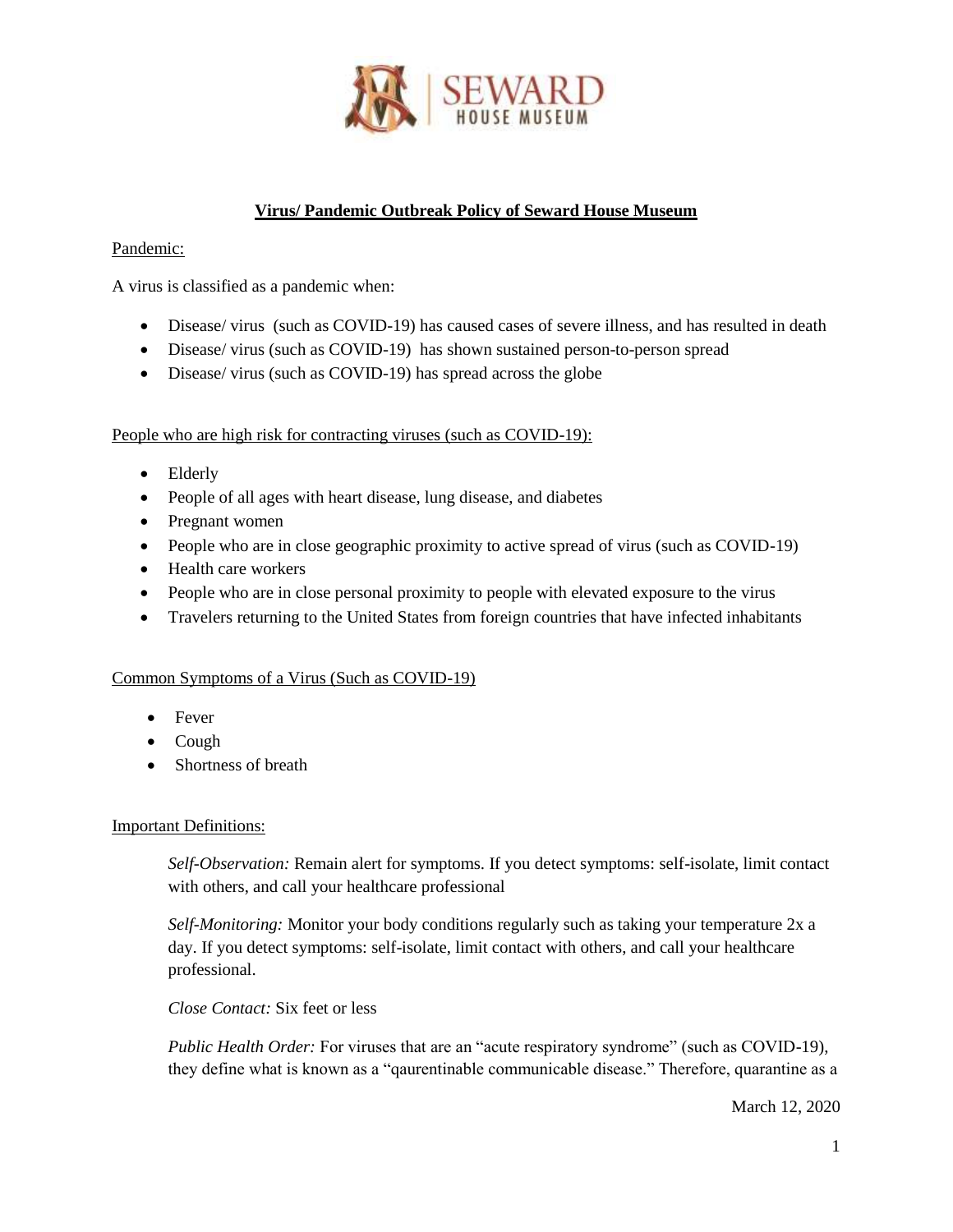

form of containment of an acute respiratory syndrome (such as COVID-19) is legally enforceable under Executive Order 13295.

*Isolation:* Means the separation of a person or group of people known or reasonably believed to be *infected with a communicable disease and potentially infectious* from those who are not infected to prevent spread of the communicable disease. Isolation for public health purposes may be voluntary or compelled by federal, state, or local public health order.

*Quarantine:* Means the separation of a person or group of people reasonably believed to have been *exposed to a communicable disease but not yet symptomatic*, from others who have not been so exposed, to prevent the possible spread of the communicable disease.

*Controlled Travel:* This control involves exclusion from long-distance commercial conveyances such as aircraft, ship, train, bus. For people subject to active monitoring, any long-distance travel should be coordinated with public health authorities to ensure uninterrupted monitoring.

*Social Distancing:* Remain out of congregate settings, avoiding mass gatherings, and maintaining distance (approximately 6 feet or 2 meters) from others when possible.

#### Exposure Risk Categories:

## **NO RISK:**

 When there have been minimal interactions with a person that has symptoms of a virus (such as COVID-19) that do not meet any of the high-, medium- or low-risk conditions below, such as walking by the person or being briefly in the same room.

## **LOW RISK:**

 $\bullet$  When there are people who have been in the same indoor environment (e.g., a classroom, a hospital waiting room) as a person with symptomatic the virus (such as COVID-19) for a prolonged period of time but not meeting the definition of close contact.

## **RECOMMENDATIONS:**

• Perform self-observation

## **MEDIUM RISK:**

• When people have been in close contact with a person with symptoms of the virus (such as COVID-19).

March 12, 2020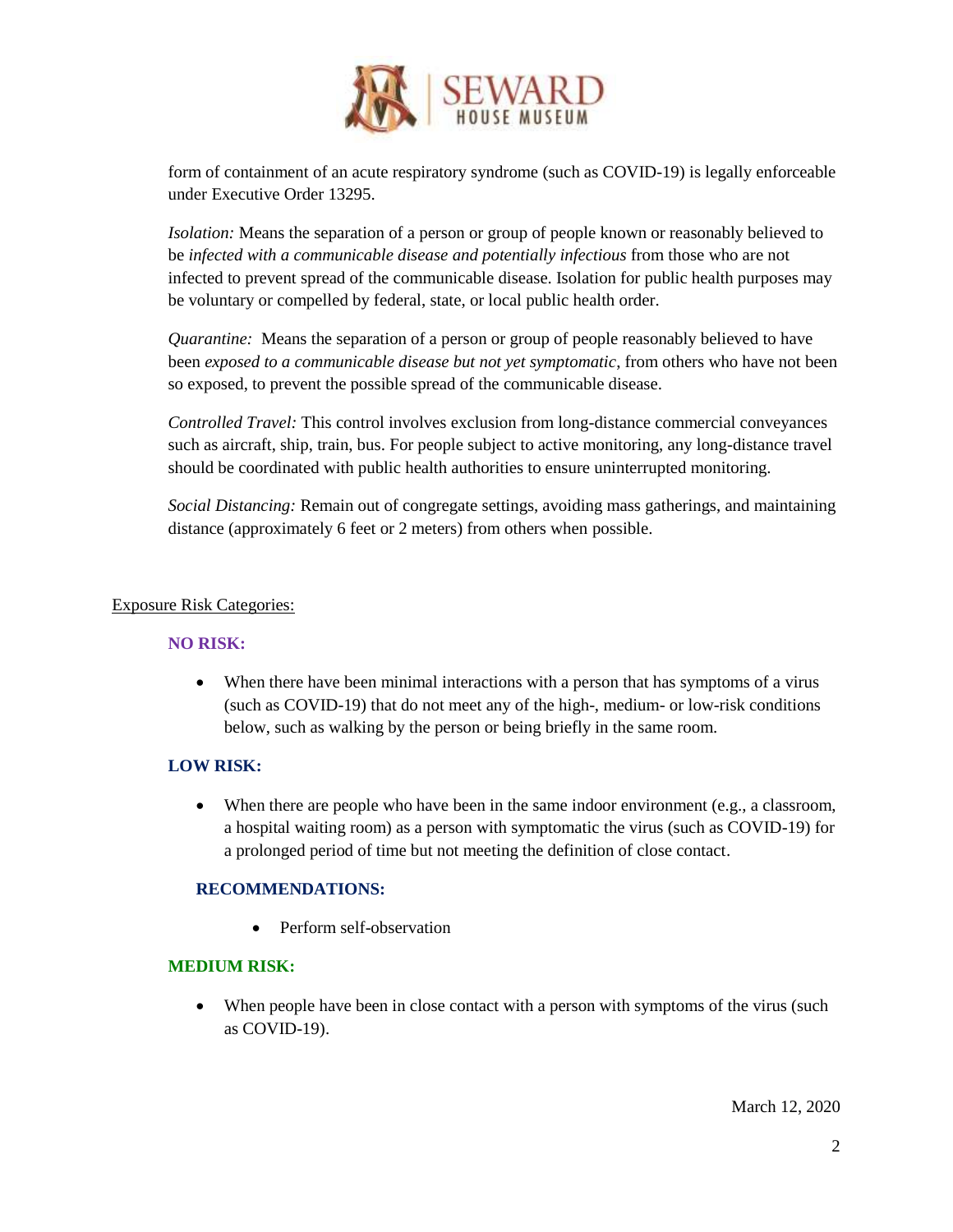

- When people have been on an aircraft, being seated within 6 feet (two meters) of a traveler with symptoms of virus (such as COVID-19); this distance correlates approximately with 2 seats in each direction.
- When people have been living in the same household as, an intimate partner of, or caring for a person in a non-healthcare setting (such as a home) to a person with symptoms of a virus (such as COVID-19) while consistently using recommended precautions for home care and home isolation.

#### **RECOMMENDATIONS:**

- Remain home
- Practice social distancing
- Postpone long-term travel
- Perform self-observation

#### **HIGH RISK:**

 When someone is living in the same household as, being an intimate partner of, or providing care in a non-healthcare setting (such as a home) for a person with symptoms of a virus (such as COVID-19) *without using recommended precautions* for home care and home isolation.

## **RECOMMENDATIONS:**

- Quarantine
- No public activities
- Perform daily active monitoring

#### **VERY HIGH RISK:**

• Someone has confirmed case of the virus (such as COVID-19)

#### **RECOMMENDATIONS:**

- Perform isolation
	- o Remain home until:
		- o Fever is resolved
		- o There is an improvement of symptoms
		- o There have been negative results of 2 (two) healthcare professional disease tests in <24 hours
- Wear a facemask